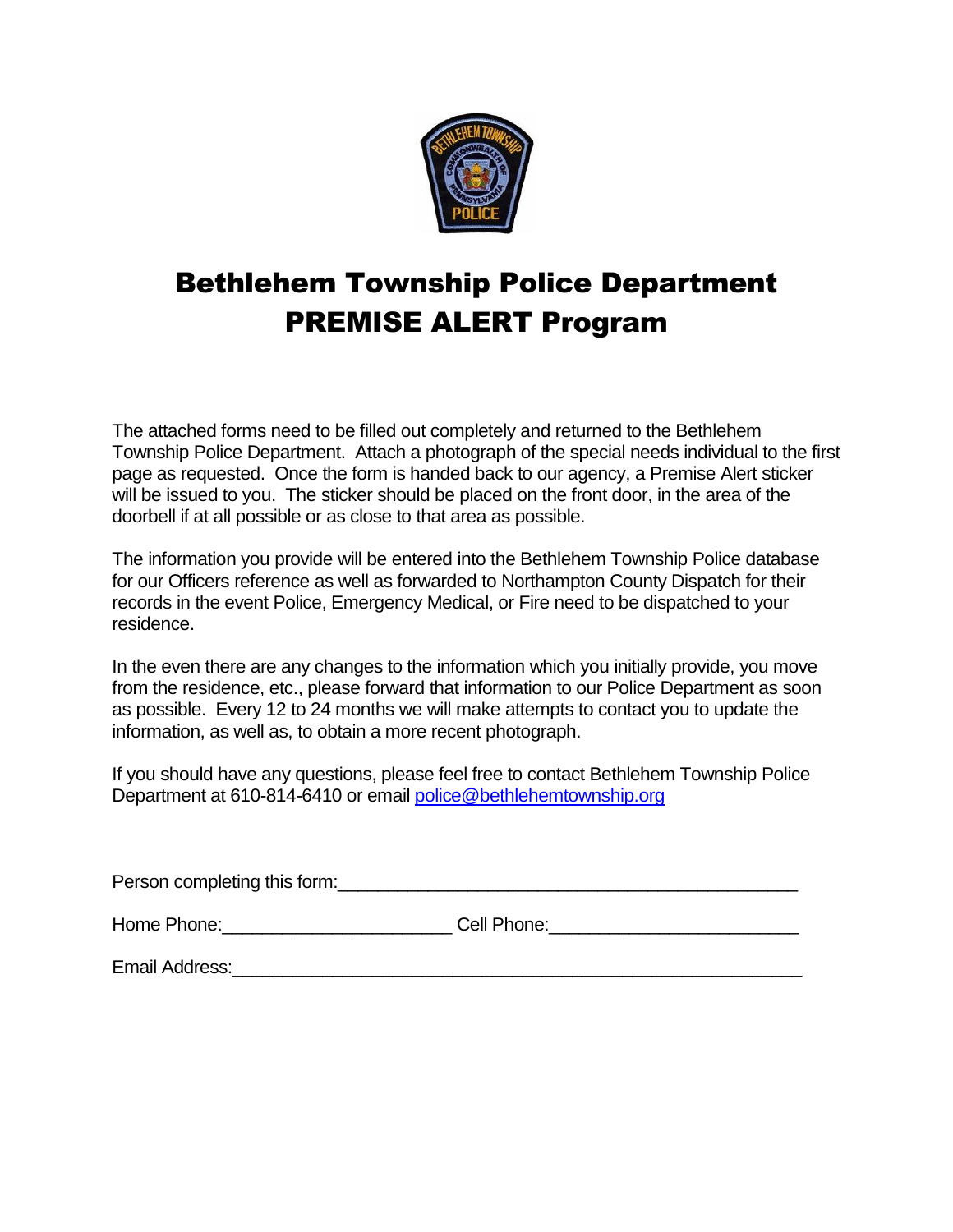#### FILL OUT THIS FORM **& TAKE IT TO YOUR LOCAL POLICE DEPARTMENT \*\*Last Name, First Name of Individual**

\_\_\_\_\_\_\_\_\_\_\_\_\_\_\_\_\_\_\_\_\_\_\_\_\_\_\_\_\_\_ **Date Form was Submitted**

## **PREMISE ALERT REQUEST FORM PERSON SPECIFIC INFORMATION FOR FIRST RESPONDERS**

|             | County: _________________________________Township/Borough/Municipality: ____________________________ |                                                                      |  |
|-------------|------------------------------------------------------------------------------------------------------|----------------------------------------------------------------------|--|
|             | <b>Individual's Current Physical Description:</b>                                                    |                                                                      |  |
| <b>Male</b> | Female                                                                                               |                                                                      |  |
| Height:     | Weight:                                                                                              | <b>Attach recent</b><br><b>photo here</b>                            |  |
| Eye color:  | Hair color:                                                                                          |                                                                      |  |
|             |                                                                                                      | Scars or other identifying marks:                                    |  |
|             | <b>Relevant Medical Conditions:</b>                                                                  | Blind Deaf Non-Verbal Physical Disability Developmental Disability   |  |
|             |                                                                                                      | Intellectual Disability Autism Mental Health Challenges Diabetes     |  |
|             |                                                                                                      | Prone to Seizures Alzheimer's Disease Dementia Acquired Brain Injury |  |
|             |                                                                                                      | Other Relevant Medical Conditions, area for further explanation:     |  |

**HIV/AIDS IS** *NOT* **CONSIDERED A RELEVANT MEDICAL CONDITION FOR PURPOSES OF THIS FORM AND THE PREMISE ALERT SYSTEM AND PROGRAM. UNDER NO CIRCUMSTANCES SHOULD INFORMATION RELATED TO AN INDIVIDUALS HIV/AIDS STATUS BE DISCLOSED ON THIS FORM BY ANYONE.** \* The name of the individual described on this form may be left off for reasons of privacy or confidentiality. However, in situations involving group homes, foster-care homes, or supportive living arrangements, one may simply enter the first name of the Individual to protect confidentiality. (That will not affect the acceptance or further processing of the information on this form.)

**\_\_\_\_\_\_\_\_\_\_\_\_\_\_\_\_\_\_\_\_\_\_\_\_\_\_\_\_\_\_\_\_\_\_\_\_\_\_\_\_\_\_\_\_\_\_\_\_\_\_\_\_\_\_\_\_\_\_\_\_\_\_\_\_\_\_\_\_\_\_\_\_\_\_\_\_\_\_\_\_\_\_\_\_\_\_\_**

**\_\_\_\_\_\_\_\_\_\_\_\_\_\_\_\_\_\_\_\_\_\_\_\_\_\_\_\_\_\_\_\_\_\_\_\_\_\_\_\_\_\_\_\_\_\_\_\_\_\_\_\_\_\_\_\_\_\_\_\_\_\_\_\_\_\_\_\_\_\_\_\_\_\_\_\_\_\_\_\_\_\_\_\_\_\_\_**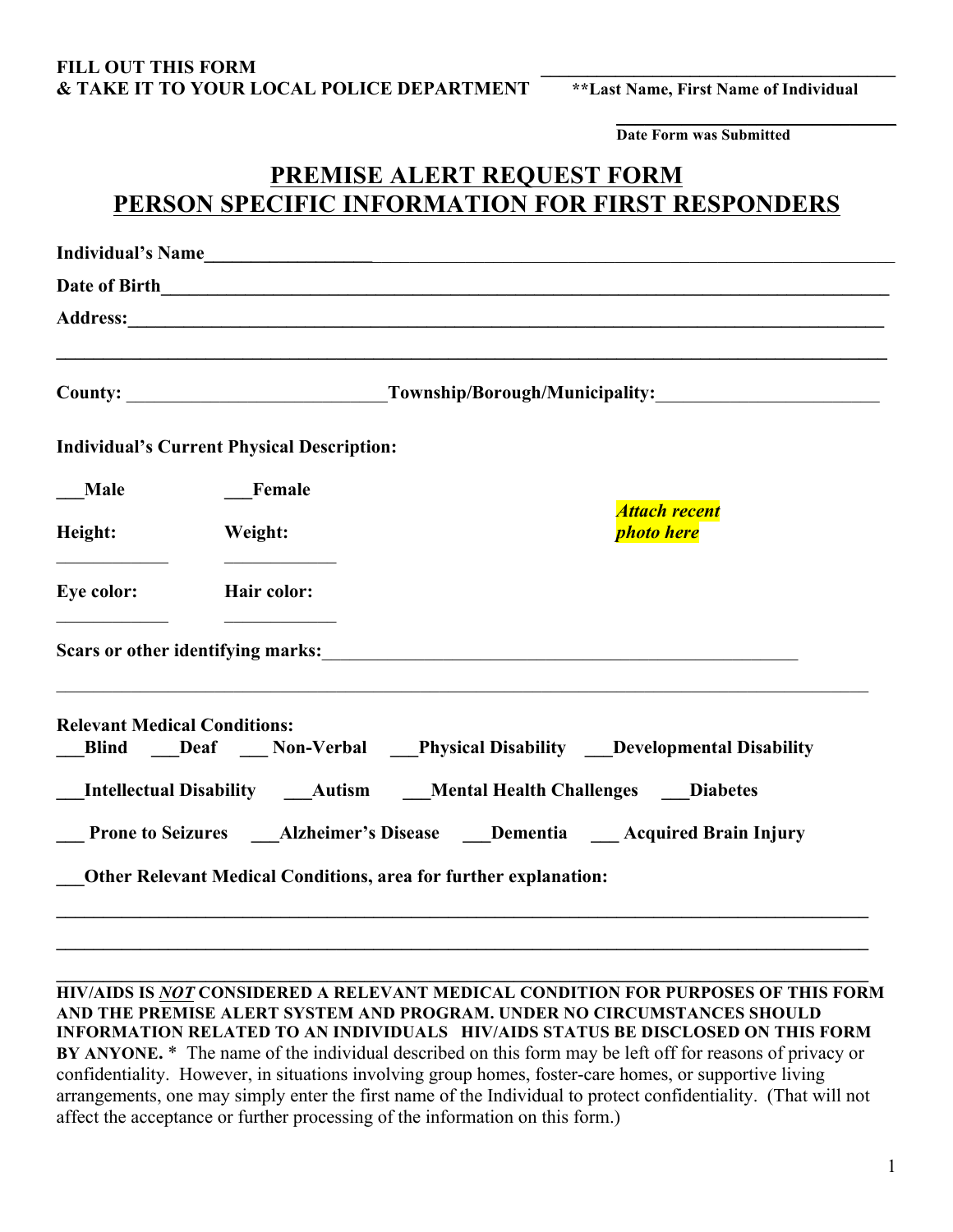|  | <b>Prescription Medications needed:</b> |  |
|--|-----------------------------------------|--|
|--|-----------------------------------------|--|

Sensory or dietary issues, if any:

**Additional information First Responders may need:** 

Does the Individual live alone? \_\_\_\_\_\_\_\_\_

|  | Is he/she likely to wander off? |  |
|--|---------------------------------|--|
|  |                                 |  |

Location of bedroom or likely place to find them in the household/residence at night:

## **EMERGENCY CONTACT INFORMATION**

Name of Emergency Contact (Parents/Guardians, Head of Household/Residence, or Care Providers):

| <b>Emergency Contact's Address:</b>       |                      |  |  |  |
|-------------------------------------------|----------------------|--|--|--|
|                                           |                      |  |  |  |
| <b>Emergency Contact's Phone Numbers:</b> |                      |  |  |  |
|                                           |                      |  |  |  |
|                                           | Cell Phone: TTD/TTY: |  |  |  |
|                                           |                      |  |  |  |
|                                           |                      |  |  |  |
| <b>Cell Phone:</b>                        | TTD/TTY:             |  |  |  |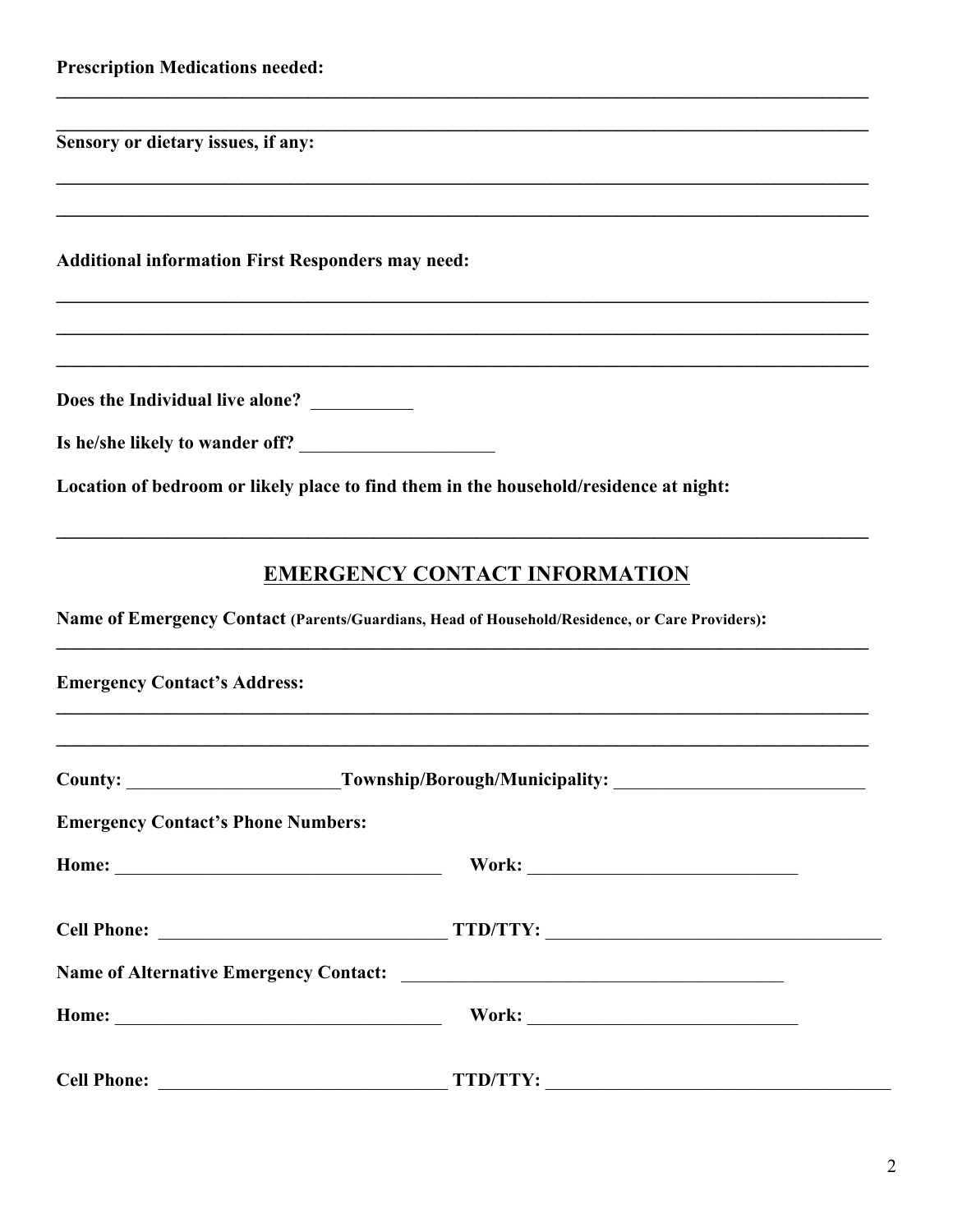## **INFORMATION SPECIFIC TO THE INDIVIDUAL**

**Favorite attractions or locations where the individual may be found: \_\_\_\_\_\_\_\_\_\_\_\_\_\_\_\_\_\_\_\_\_\_\_\_\_\_\_\_\_\_\_\_\_\_\_\_\_\_\_\_\_\_\_\_\_\_\_\_\_\_\_\_\_\_\_\_\_\_\_\_\_\_\_\_\_\_\_\_\_\_\_\_\_\_\_\_\_\_\_\_\_\_\_\_\_\_\_**  $\_$  , and the contribution of the contribution of the contribution of the contribution of  $\mathcal{L}_\text{max}$  $\_$  , and the contribution of the contribution of the contribution of the contribution of  $\mathcal{L}_\text{max}$ **Atypical behaviors or characteristics of the Individual that may attract the attention of Responders: \_\_\_\_\_\_\_\_\_\_\_\_\_\_\_\_\_\_\_\_\_\_\_\_\_\_\_\_\_\_\_\_\_\_\_\_\_\_\_\_\_\_\_\_\_\_\_\_\_\_\_\_\_\_\_\_\_\_\_\_\_\_\_\_\_\_\_\_\_\_\_\_\_\_\_\_\_\_\_\_\_\_\_\_\_\_\_**  $\mathcal{L}_\mathcal{L} = \{ \mathcal{L}_\mathcal{L} = \{ \mathcal{L}_\mathcal{L} = \{ \mathcal{L}_\mathcal{L} = \{ \mathcal{L}_\mathcal{L} = \{ \mathcal{L}_\mathcal{L} = \{ \mathcal{L}_\mathcal{L} = \{ \mathcal{L}_\mathcal{L} = \{ \mathcal{L}_\mathcal{L} = \{ \mathcal{L}_\mathcal{L} = \{ \mathcal{L}_\mathcal{L} = \{ \mathcal{L}_\mathcal{L} = \{ \mathcal{L}_\mathcal{L} = \{ \mathcal{L}_\mathcal{L} = \{ \mathcal{L}_\mathcal{$  $\_$  , and the contribution of the contribution of the contribution of the contribution of  $\mathcal{L}_\text{max}$ **Individual's favorite toys, objects, discussion topics, likes, or dislikes: \_\_\_\_\_\_\_\_\_\_\_\_\_\_\_\_\_\_\_\_\_\_\_\_\_\_\_\_\_\_\_\_\_\_\_\_\_\_\_\_\_\_\_\_\_\_\_\_\_\_\_\_\_\_\_\_\_\_\_\_\_\_\_\_\_\_\_\_\_\_\_\_\_\_\_\_\_\_\_\_\_\_\_\_\_\_\_**  $\_$  , and the contribution of the contribution of the contribution of the contribution of  $\mathcal{L}_\text{max}$ **Method of Preferred Communication. (If nonverbal: Sign language, picture boards, written words, etc.): \_\_\_\_\_\_\_\_\_\_\_\_\_\_\_\_\_\_\_\_\_\_\_\_\_\_\_\_\_\_\_\_\_\_\_\_\_\_\_\_\_\_\_\_\_\_\_\_\_\_\_\_\_\_\_\_\_\_\_\_\_\_\_\_\_\_\_\_\_\_\_\_\_\_\_\_\_\_\_\_\_\_\_\_\_\_\_\_\_ Identification Information. ( i.e. Does the individual carry or wear jewelry, tags, ID card, medical alert bracelets, etc.?): \_\_\_\_\_\_\_\_\_\_\_\_\_\_\_\_\_\_\_\_\_\_\_\_\_\_\_\_\_\_\_\_\_\_\_\_\_\_\_\_\_\_\_\_\_\_\_\_\_\_\_\_\_\_\_\_\_\_\_\_\_\_\_\_\_\_\_\_\_\_\_\_\_\_\_\_\_\_\_\_\_\_\_\_\_\_\_\_\_\_ IMPORTANT: Please review the following before completing, signing, and/or submitting this Premise Alert Form**

**If you choose to respond, the information may be submitted and added to the local, city, county, or state police dispatch systems for Emergency Operations.** 

**Responding to this form is voluntary.** This form may be filled out by the individual living with the specified health challenge or disability, their parent/guardian (in the case of a minor), assigned caregiver, or recognized representative. If an individual or their representative chooses to use this form, they must provide their signature on the last page. (The signature of the person completing this form is required to process the information contained on the form.) In addition, this information may be removed from files periodically. Therefore, it is recommended that individuals or their representatives update and submit this form every year to ensure that files are kept updated and accurate.